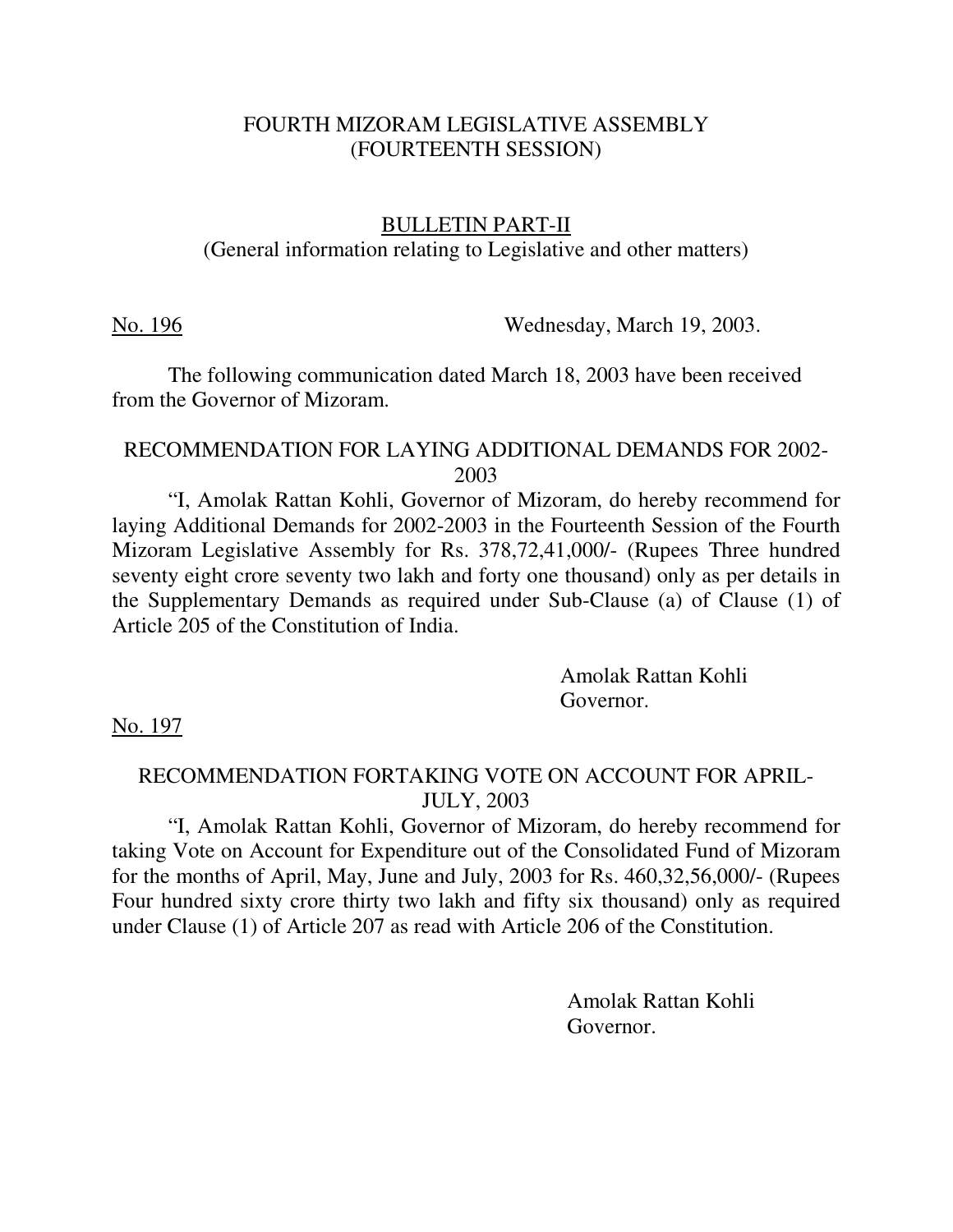#### No. 198

# RECOMMENDATION FOR LAYINGTHE ANNUAL FINANCIAL STATEMENT FOR 2003-2004

 "I, Amolak Rattan Kohli, Governor of Mizoram, do hereby recommend for laying the Annual Financial Statement for 2003-2004 before the Fourteenth Session of the Fourth Legislative Assembly of the SAtate of Mizoram as required under Clause (1) of Article 202 of the Constitution of India.

> Amolak Rattan Kohli Governor.

No. 199

#### RECOMMENDATION FORINTRODUCTION ANDN CONSIDERATION OF THE MIZORAM APPROPRIATION (No. 1) BILL, 2003

 "I, Amolak Rattan Kohli, Governor of Mizoram, do hereby recommend under Clause (1) of Article 207 of the Constitution of India that the Mizoram Appropriation (No. 1) Bill, 2003 be introduced and moved in the Fourteenth Session of the Fourth Mizoram Legislative Assembly. I also recommend under Clause (3) of Article 207 of the Constitution for consideration for passage of the said Bill by the Mizoram Legislative Assembly.

> Amolak Rattan Kohli Governor.

No. 200

# RECOMMENDATION FORFOR INTRODUCTION AND CONSIDERATION OF THE MIZORAM APPROPRIATION (No. 2) BILL, 2003

 "I, Amolak Rattan Kohli, Governor of Mizoram, do hereby recommend UNDER Clause (1) of Article 207 of the Constitution of India that the Mizoram Appropriation (N0. 2) Bill, 2003 be introduced and moved in the Fourteenth Session of the Fourth Mizoram Legislative Assembly. I also recommend under Clause (3) of Article 207 of the Constitution for consideration for passage of the said Bill by the Mizoram Legislative Assembly.

> Amolak Rattan Kohli Governor.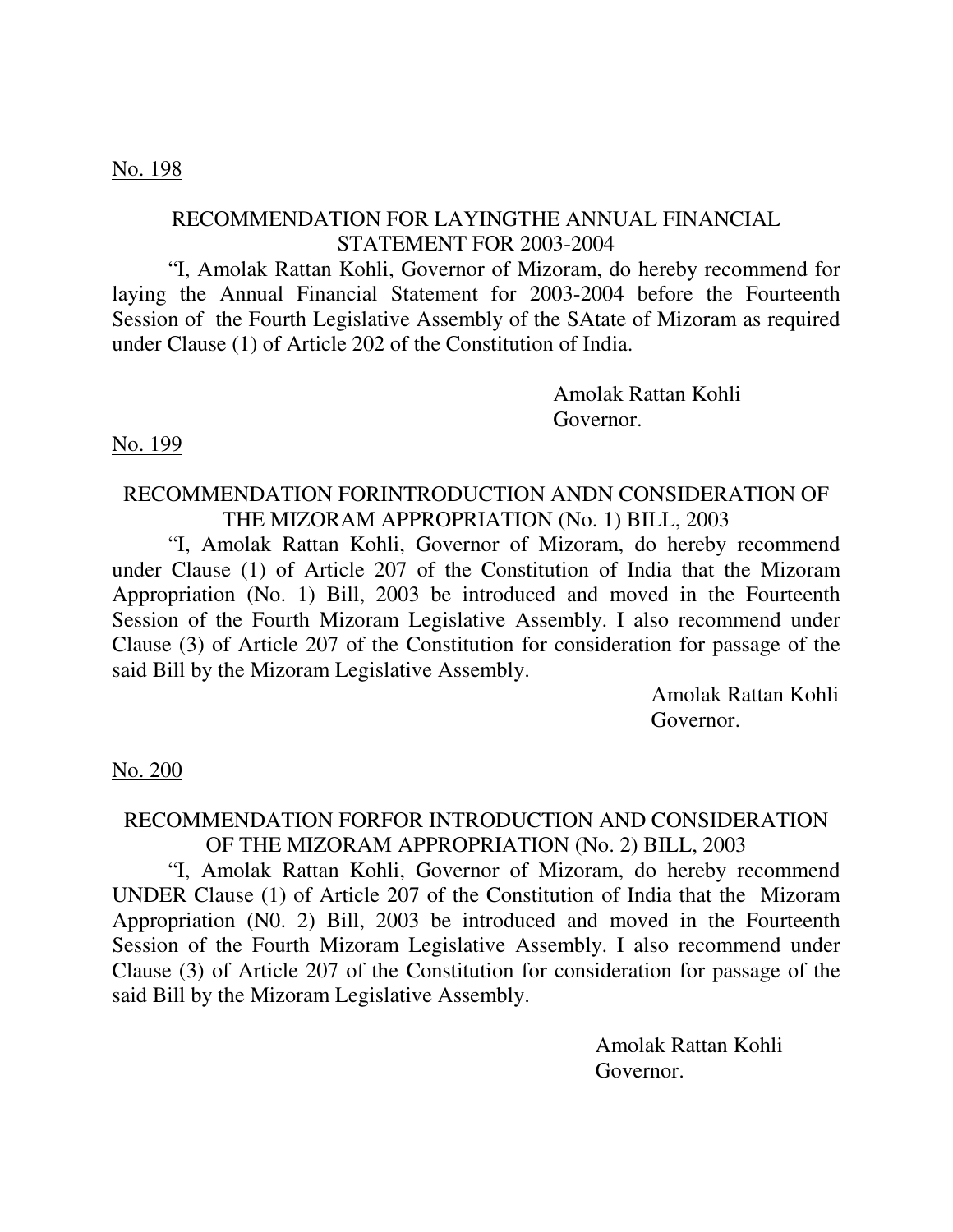T. SAIKUNGA Secretary.